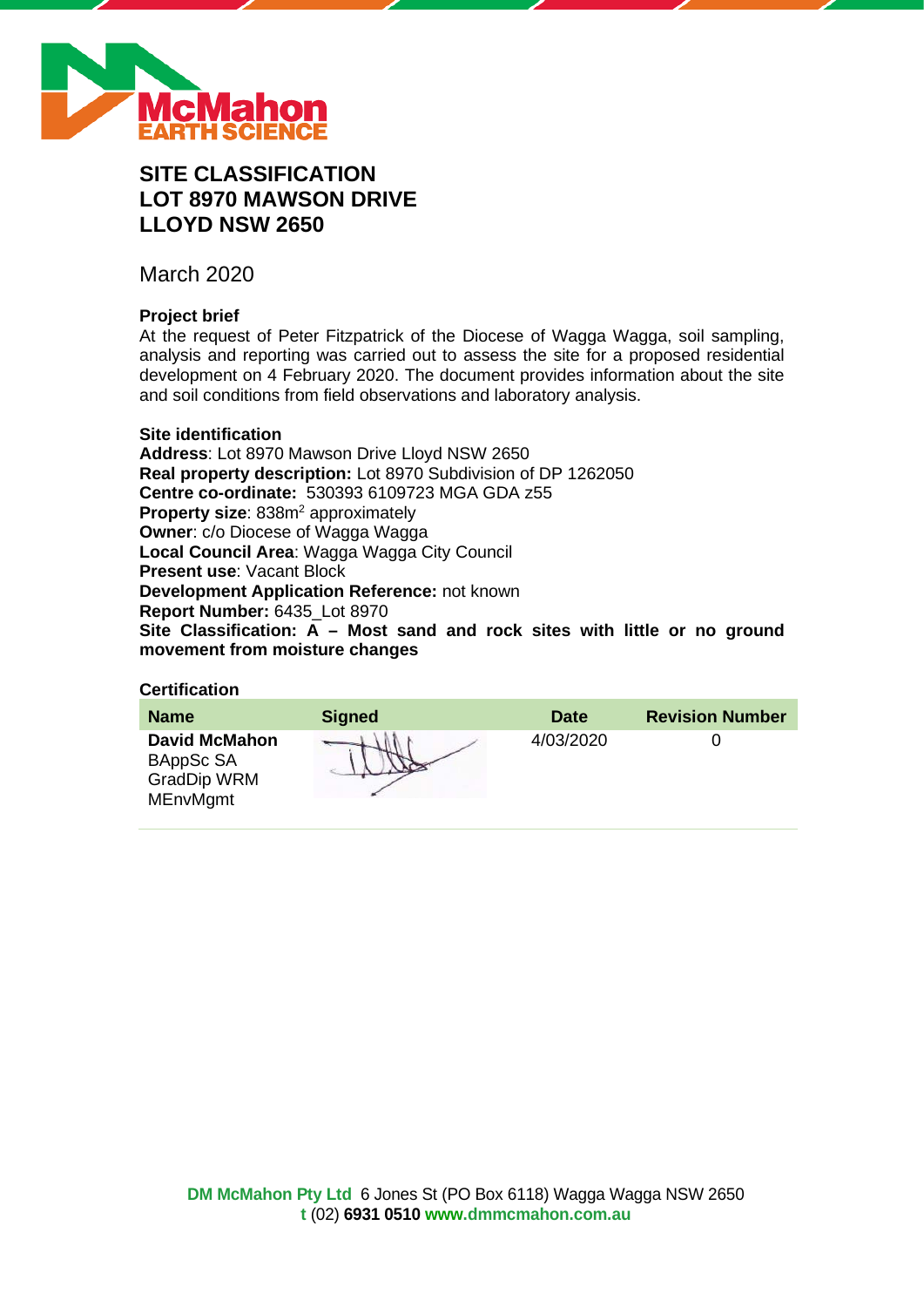#### **Physical characteristics of the site**

A desktop review and investigation of the topography, hydrology, soil, lithology, geology and hydrogeology of the site has been undertaken and are as follows:

# **Topography**

The Lake Albert 1:25,000 Topographic Map (Sheet 8327-1S) indicates that the site is located at an elevation of approximately 258m AHD. The site landform is classed as a simple slope and the slope class is gently inclined.

## **Vegetation**

The site is devoid of vegetation.

## **Hydrology**

The nearest named waterway is Stringybark Creek located 3414m to the south east of the site. Due to the relative incline of the site, rainfall is likely to both run off and infiltrate into the relatively permeable topsoil.

## **Weather**

The average rainfall for Wagga Wagga is approximately 526.8mm per annum, with the wettest months being October, June and July. Annual mean evaporation for the region is 1715.5mm with mean daily evaporation ranges from 1.2mm in July to 9.2mm in January. Wagga Wagga is characterised by cold wet winters and hot dry summers with mean maximum temperatures ranging from 12.9°C in July to 31.9 °C in January and mean minimum temperatures ranging from 1.3ºC in July to 15.9ºC in February. Rainfall, temperature and evaporation data from Wagga Wagga Agricultural Institute 73127 (www.bom.gov.au).

## **Soil & Landform**

The site lies within the mapping unit ld from the Soil Landscapes of the Wagga Wagga 1:100 000 Sheet (DLWC, 1997). The map unit ld is described as:

# *ld – Lloyd (Erosional Landscapes)*

*Landscape*: rolling low hills on Ordovician metasedimentary rocks. Local relief 30–90 m; slopes 10–20%. Broad crests and ridges; long waning mid to lower slopes; broad drainage depressions. Variable rock outcrop 0–50%. Extensively to completely cleared mid to high open-forest.

*Soils*: shallow (<0.5 m), moderately well-drained Paralithic Leptic Rudosols (Lithosols) on some crests, ridges and upper slopes; deep (1.0–1.5 m), imperfectly drained Red Kurosols (Red Podzolic Soils) on other crests and upper slopes; moderately deep (0.5– 1.0m), moderately well-drained Red Chromosols and Kurosols (Red Podzolic Soils) on mid to lower slopes; and moderately deep (0.5–1.0 m), imperfectly drained Brown Kurosols (Yellow Podzolic Soils) in drainage lines.

*Limitations*: high erosion hazard; steep slopes (localised); localised rock outcrop; localised poor drainage; localised waterlogging; foundation hazard (localised); mass movement; shallow, stony and strongly acid soils (on ridges and upper slopes); localised aluminium toxicity; localised salinity.

# **Lithology and Geology**

Undivided Ordovician metasedimentary rocks—thinly interbedded siltstones, shales and phyllites, with minorschists and minor quartzites. Lithology is highly variable

over a short distance. Relatively thick (1 m to several metres) colluvial and slopewash clayey sediments occur on lower slopes and in drainage depressions. There is generally no rock outcrop, but occasionally <50% (at sites usually underlain by sandstone).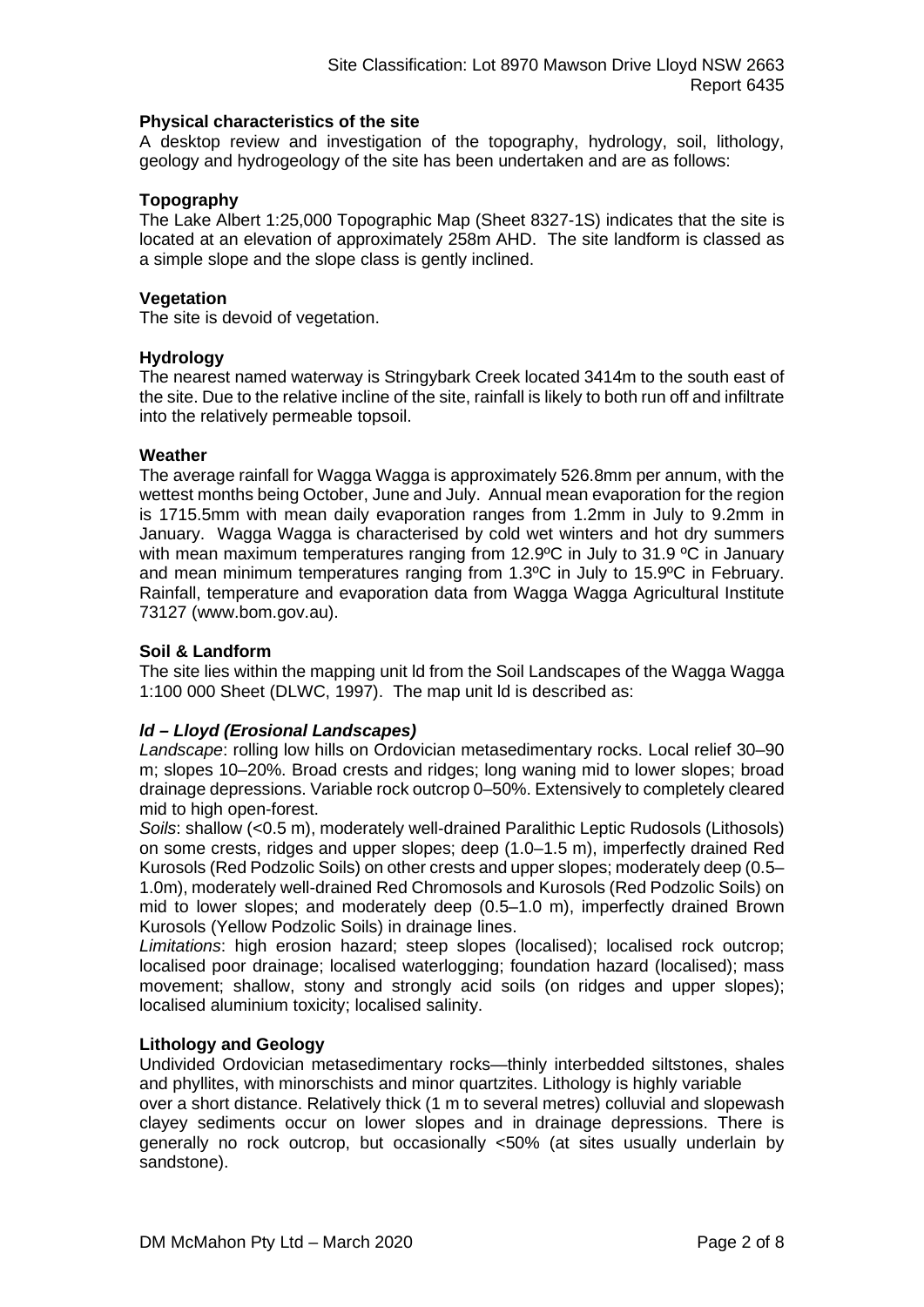# **Hydrogeology**

From the Geoscience Australia hydrogeology dataset, the groundwater beneath the site is described as porous, extensive highly productive aquifers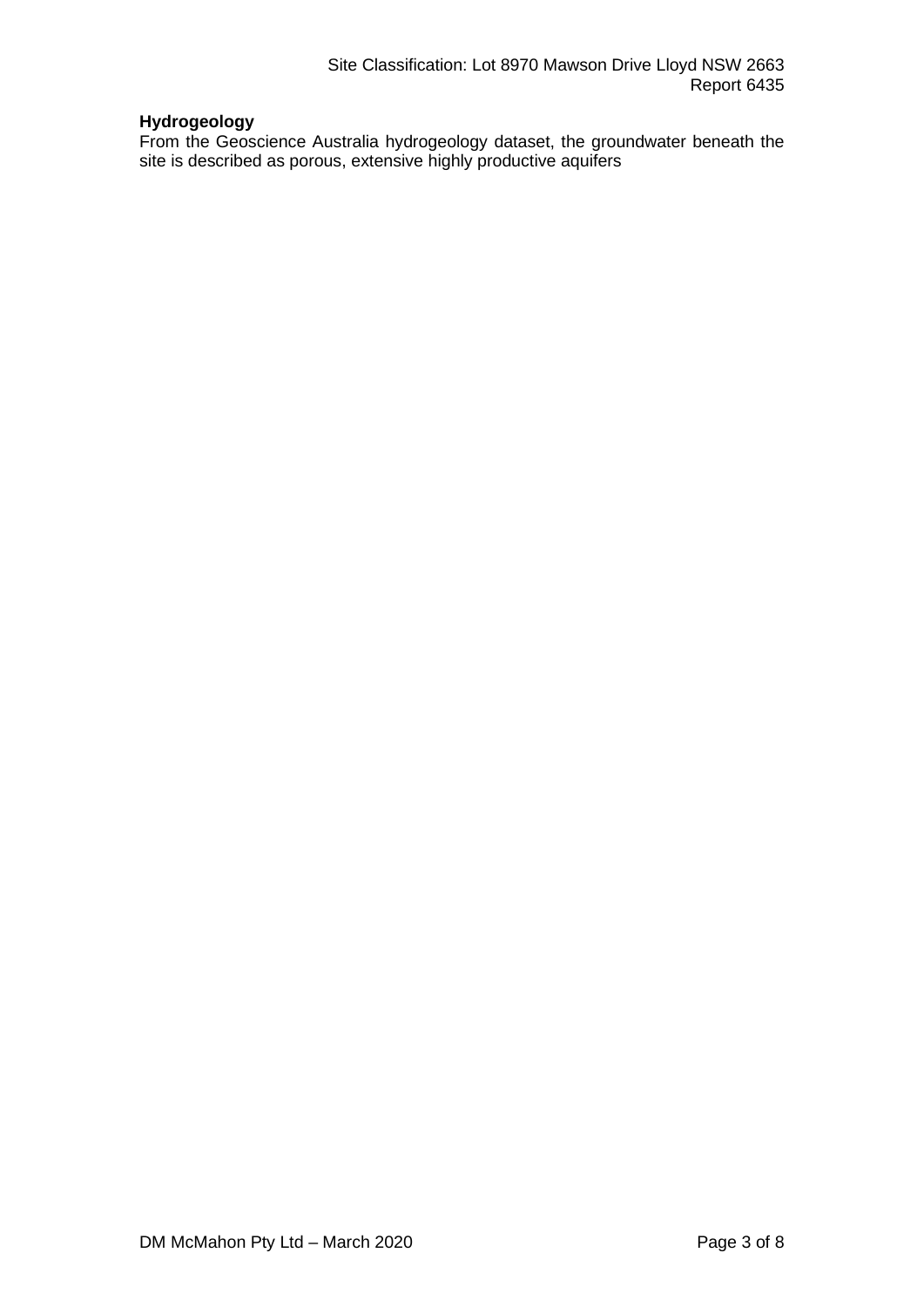# **Site Condition**

Through site investigation, field observations, in situ tests and laboratory analysis the following site geotechnical model has been developed. Details of the general conditions encountered with a field description of the soil, engineering properties and the location of the boreholes can be seen as follows, Table 1, Figure 1.

#### **Table 1:** *Site geotechnical model with field description and observations*

| <b>Soil Origin</b> | <b>Depth</b><br>(m) | <b>Class</b><br><b>(AS17</b><br>26<br>$-2017)$ | Soil Name /<br><b>Description</b>       | Grain<br><b>Size</b> | <b>Primary</b><br><b>Colour</b> | <b>Mottle</b><br><b>Colour</b> | <b>Mois-</b><br>ture | Plas-<br>ticity | <b>Consis-</b><br>tency | <b>Observations</b><br>and/or comments | <b>Engineering</b><br><b>Properties</b> |
|--------------------|---------------------|------------------------------------------------|-----------------------------------------|----------------------|---------------------------------|--------------------------------|----------------------|-----------------|-------------------------|----------------------------------------|-----------------------------------------|
| Borehole $1 + 2$   |                     |                                                |                                         |                      |                                 |                                |                      |                 |                         |                                        |                                         |
| <b>FILL</b>        | $0.0 -$<br>0.2      | <b>CL</b>                                      | <b>Silty CLAY</b>                       | Fine                 | Yellowish<br><b>Brown</b>       | Nil                            | D                    | LOW             | Firm                    | $\overline{\phantom{0}}$               |                                         |
|                    | 0.2                 | $\overline{\phantom{0}}$                       | Bedrock -<br>Ordovician<br>Metasediment | $\sim$               | -                               | Nil                            | -                    | -               |                         | Refusal at 0.2m on<br>OM.              | Ys<br>Expansivity<br>$0-20$ mm          |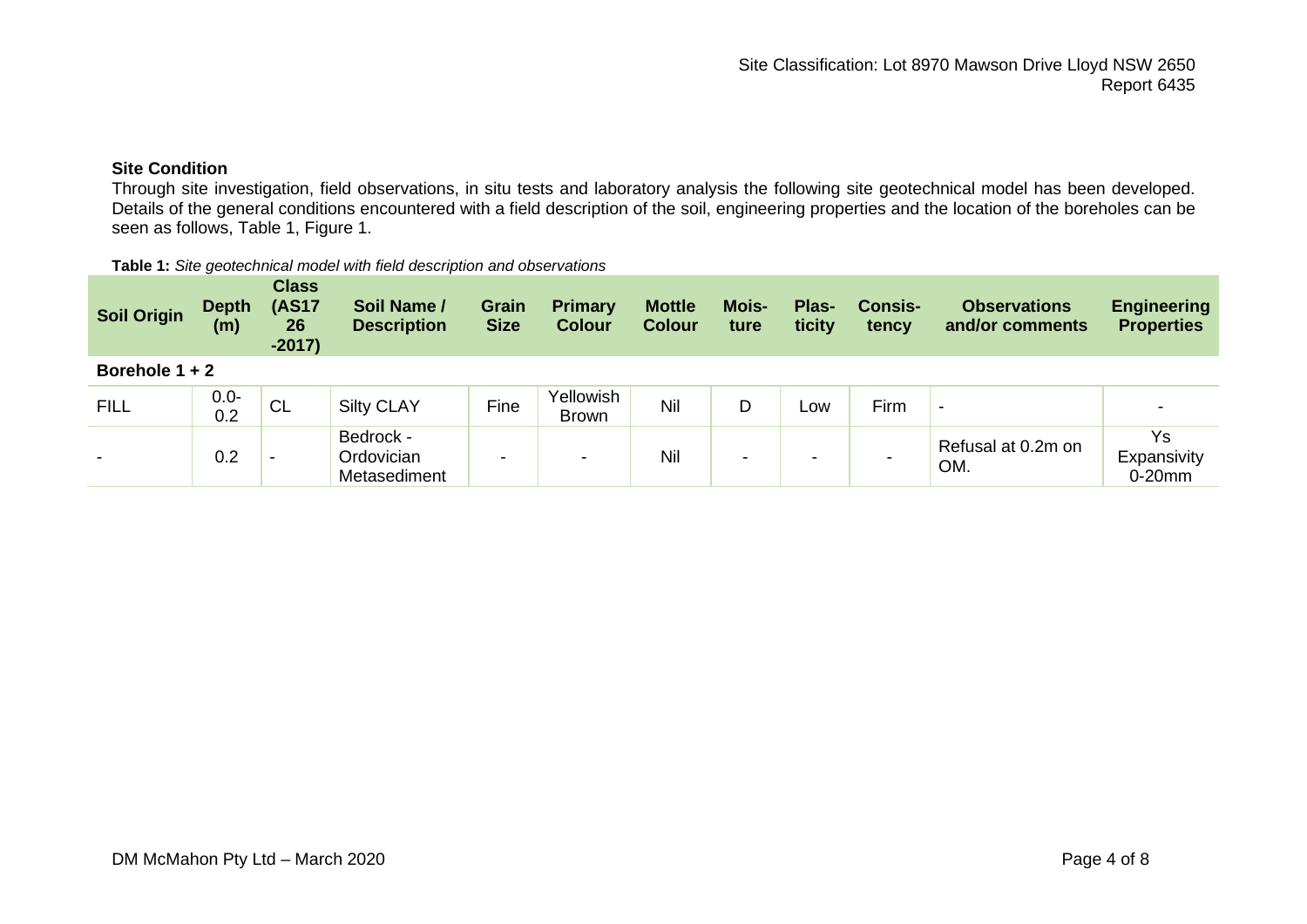

**Figure 1:** *Annotated site plan overlain on aerial photograph depicting borehole locations*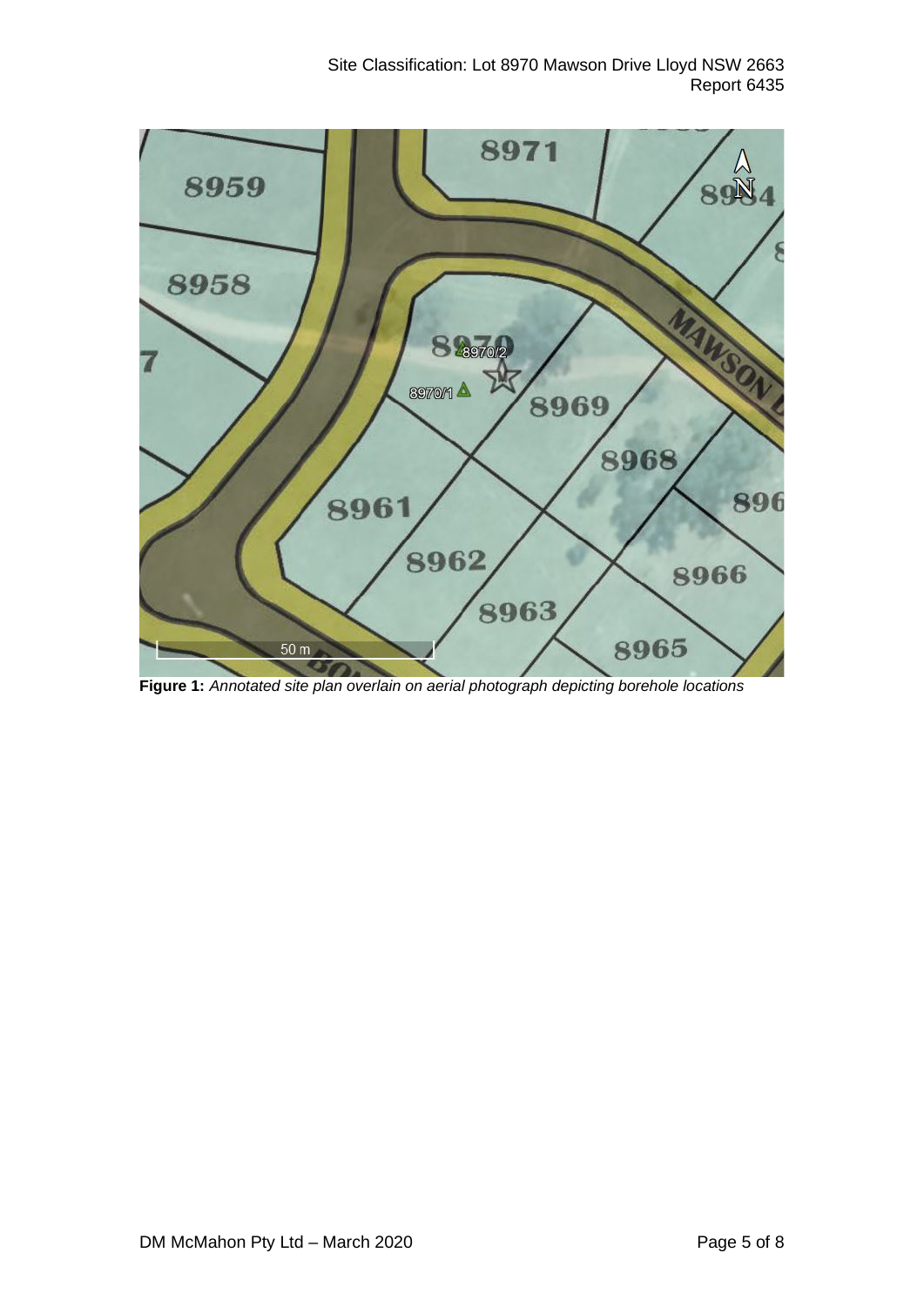# **Site Classification**

Based on the field assessment and laboratory data and assumptions therein the site is classified as **A – Most sand and rock sites with little or no ground movement from moisture changes** by reference to AS2870:2011.

## **Assumptions**

Site investigation and classification was carried out by reference to AS2870:2011. The proposed building is a single storey residential development.

This classification is based on the footings being founded into the underlying ordovician metasedimentary bedrock. If the footings are not into the specified material the site classification will need to be reassessed.

Footings may be founded partly on fill and partly on natural material depending on founding depths. As such, footing design may require careful consideration by the structural engineer to minimise potential differential settlement.

An allowable bearing pressure of up to 50kPa and 100kPa for raft slab beams and strip footings respectively may be adopted.

If more than 0.4m of uncontrolled fill is present or placed, or if depth of excavation within the building area extends more than 0.5m below the existing surface, the above classification will need to be reassessed.

Any earthworks on site will be carried out by reference to AS3798: 2007.

If any unconsolidated or saturated soils are encountered during excavation, or conditions that are not alike the above description, the site supervisor should be informed, the work stopped and this office be contacted immediately for further evaluation.

Where trees and large shrubs are removed from the site all roots are to be removed and voids replaced with compacted fill by reference to AS3798:2007.

The soils investigated are all natural ground and no free groundwater was encountered at the time of the investigation.

Site drainage and vegetation limitations are adhered to as per the CSIRO Foundation Management and Footing Performance: A Homeowner's guide, BTF-2011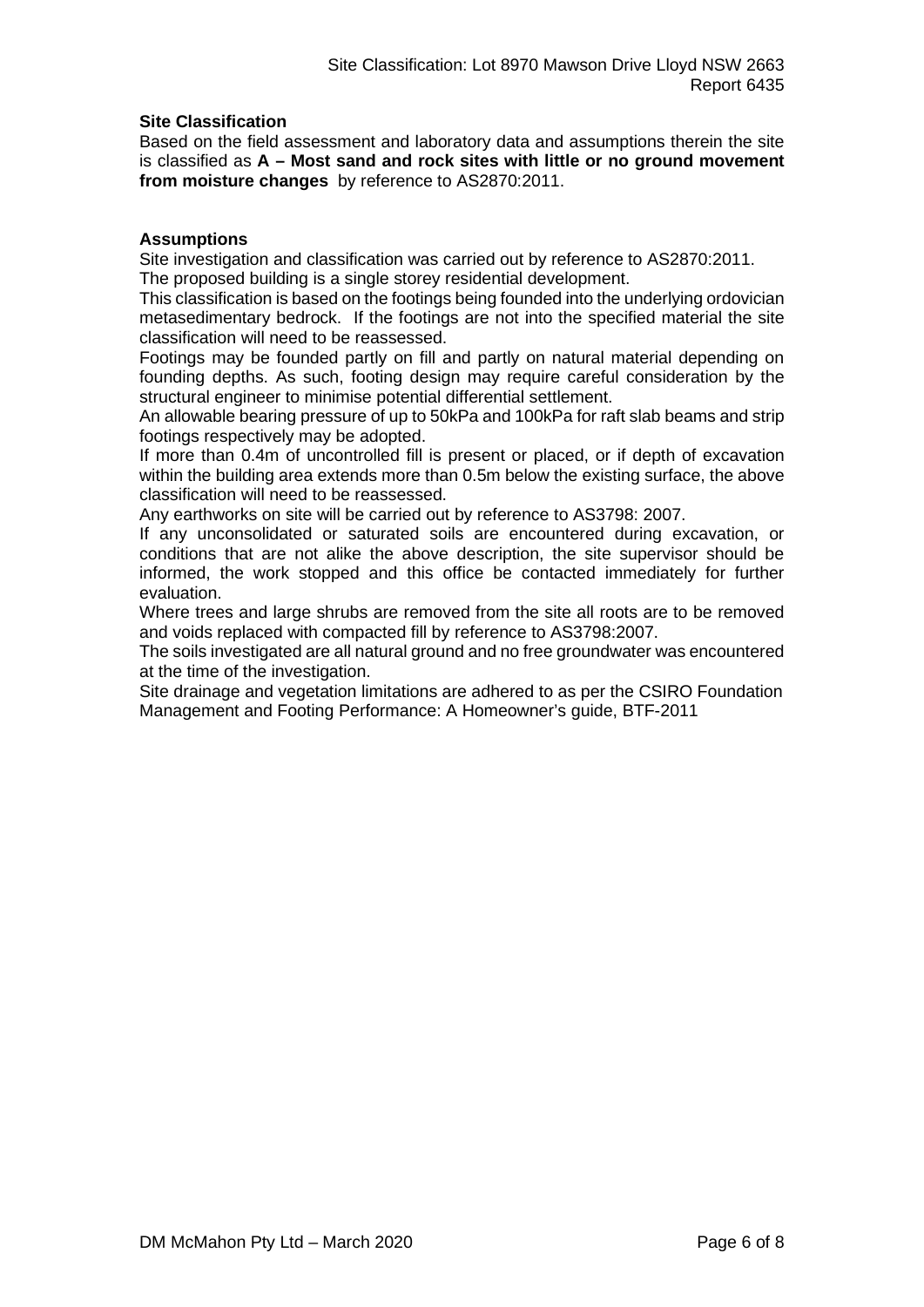# Site Classification: Lot 8970 Mawson Drive Lloyd NSW 2663 Report 6435

| <b>Log Column</b>  |                      | <b>Symbol</b>                      | <b>Definition</b>                                                                                                                                                                                                                                                                                                                                                                                                          |  |  |  |
|--------------------|----------------------|------------------------------------|----------------------------------------------------------------------------------------------------------------------------------------------------------------------------------------------------------------------------------------------------------------------------------------------------------------------------------------------------------------------------------------------------------------------------|--|--|--|
| Soil Origin        |                      | <b>TOPSOIL</b>                     | Mantle of surface and/or near-surface soil often but not always defined by high levels of organic<br>material, both dead and living. Remnant topsoils are topsoils that subsequently been buried by<br>other transported soils. Roots of trees may extend significantly into otherwise unaltered soil and<br>the presence of roots is not a sufficient reason for describing a material as topsoil.                        |  |  |  |
|                    |                      | <b>FILL</b>                        | Any material which has been placed by anthropogenic processes                                                                                                                                                                                                                                                                                                                                                              |  |  |  |
|                    |                      | Alluvial                           | Deposited by streams and rivers                                                                                                                                                                                                                                                                                                                                                                                            |  |  |  |
|                    |                      | Colluvial                          | Soil and rock debris transported down slope by gravity, with or without the assistance of flowing<br>water and generally deposited in gullies or at the base of slopes. Colluvium is often used to<br>refer to thicker deposits such as those formed from landslides, whereas the term 'slopewash'<br>may be used for thinner and more widespread deposits that accumulate gradually over longer<br>geological timeframes. |  |  |  |
|                    |                      | Extremely<br>weathered<br>material | Formed directly from in situ weathering of geological formations. Although this material is of soil<br>strength, it retains the structure and/or fabric of the parent rock material.                                                                                                                                                                                                                                       |  |  |  |
|                    |                      | Residual                           | Formed directly from in situ weathering of geological formations. These soils no longer retain<br>any visible structure or fabric of the parent soil or rock material                                                                                                                                                                                                                                                      |  |  |  |
| Class              |                      | GW                                 | Gravel and gravel-sand mixtures, little to no fines                                                                                                                                                                                                                                                                                                                                                                        |  |  |  |
| (AS1726-<br>2017)  |                      | GP                                 | Gravel and gravel-sand mixtures, little to no fines, uniform gravels                                                                                                                                                                                                                                                                                                                                                       |  |  |  |
|                    |                      | GМ                                 | Gravel-silt mixtures and gravel-sand-silt mixtures                                                                                                                                                                                                                                                                                                                                                                         |  |  |  |
|                    |                      | GC                                 | Gravel-clay mixtures and gravel-sand-clay mixtures                                                                                                                                                                                                                                                                                                                                                                         |  |  |  |
|                    |                      | SW                                 | Sand and gravel-sand mixtures, little to no fines                                                                                                                                                                                                                                                                                                                                                                          |  |  |  |
|                    | Coarse grained soils | <b>SP</b>                          | Sand and gravel-sand mixtures, little to no fines                                                                                                                                                                                                                                                                                                                                                                          |  |  |  |
|                    |                      | <b>SM</b>                          | Sand-silt mixtures                                                                                                                                                                                                                                                                                                                                                                                                         |  |  |  |
|                    |                      | SC                                 | Sand-clay mixtures                                                                                                                                                                                                                                                                                                                                                                                                         |  |  |  |
|                    |                      | ML                                 | Inorganic silt and very fine sand, rock flour, silty or clayey fine sand or silt with low plasticity                                                                                                                                                                                                                                                                                                                       |  |  |  |
|                    |                      | CL, CI                             | Inorganic clays of low to medium plasticity, gravelly clay, sandy clay                                                                                                                                                                                                                                                                                                                                                     |  |  |  |
|                    | grained soils        | OL                                 | Organic silt                                                                                                                                                                                                                                                                                                                                                                                                               |  |  |  |
|                    |                      | MH                                 | Inorganic silt                                                                                                                                                                                                                                                                                                                                                                                                             |  |  |  |
|                    |                      | <b>CH</b>                          | Inorganic clays of high plasticity                                                                                                                                                                                                                                                                                                                                                                                         |  |  |  |
| Fine               |                      | OH                                 | Organic clay of medium to high plasticity, organic silt                                                                                                                                                                                                                                                                                                                                                                    |  |  |  |
|                    |                      | Pt                                 | Peat, highly organic soil                                                                                                                                                                                                                                                                                                                                                                                                  |  |  |  |
| Soil Name/         |                      | SAND                               | Coarse grained soil                                                                                                                                                                                                                                                                                                                                                                                                        |  |  |  |
| <b>Description</b> |                      | <b>SILT</b>                        | Fine grained soil - low dry strength, low wet toughness and dilatancy                                                                                                                                                                                                                                                                                                                                                      |  |  |  |
|                    |                      | <b>CLAY</b>                        | Fine grained soil – high dry strength, high wet toughness and plasticity                                                                                                                                                                                                                                                                                                                                                   |  |  |  |
| <b>Grain Size</b>  |                      | Coarse                             | >2mm                                                                                                                                                                                                                                                                                                                                                                                                                       |  |  |  |
|                    |                      | Medium                             | $0.06 - 2mm$                                                                                                                                                                                                                                                                                                                                                                                                               |  |  |  |
| <b>Moisture</b>    |                      | Fine<br>D                          | $<$ 0.06 $<$ mm<br>Dry                                                                                                                                                                                                                                                                                                                                                                                                     |  |  |  |
|                    |                      | Τ                                  | <b>Moderately Moist</b>                                                                                                                                                                                                                                                                                                                                                                                                    |  |  |  |
|                    |                      | М                                  | Moist                                                                                                                                                                                                                                                                                                                                                                                                                      |  |  |  |
|                    |                      | W                                  | Wet                                                                                                                                                                                                                                                                                                                                                                                                                        |  |  |  |
| <b>Plasticity</b>  |                      | Non-plastic                        | Not applicable                                                                                                                                                                                                                                                                                                                                                                                                             |  |  |  |
|                    |                      | Low                                | Only slight pressure is required to roll the thread of soil near the plastic limit. The thread and<br>lump are weak and soft. The dry specimen crumbles into powder with some finger pressure.                                                                                                                                                                                                                             |  |  |  |
|                    |                      | Medium                             | Medium pressure is required to roll the thread of soil to near the plastic limit. The thread and<br>lump have medium stiffness. The dry specimen breaks into pieces or crumbles with<br>considerable finger pressure.                                                                                                                                                                                                      |  |  |  |
|                    |                      | High                               | Considerable pressure is required to roll the thread to near the plastic limit. The thread and the<br>lump have very high stiffness. The dry specimen cannot be broken with finger pressure.<br>Specimen will break into pieces between thumb and a hard surface.                                                                                                                                                          |  |  |  |
| <b>Consistency</b> |                      | Very Soft (VS)                     | Exudes between fingers when squeezed in hand                                                                                                                                                                                                                                                                                                                                                                               |  |  |  |
|                    |                      | Soft (S)                           | Can be moulded by light finger pressure                                                                                                                                                                                                                                                                                                                                                                                    |  |  |  |
|                    |                      | Firm (F)                           | Can be moulded by strong finger pressure                                                                                                                                                                                                                                                                                                                                                                                   |  |  |  |
|                    |                      | Stiff (St)                         | Cannot be moulded by fingers                                                                                                                                                                                                                                                                                                                                                                                               |  |  |  |
|                    |                      | Very Stiff (VSt)                   | Can be indented by thumb nail                                                                                                                                                                                                                                                                                                                                                                                              |  |  |  |
|                    |                      | Hard (H)                           | Can be indented by thumb nail with difficulty                                                                                                                                                                                                                                                                                                                                                                              |  |  |  |
|                    |                      | Friable (Fr)                       | Can be easily crumbled or broken into small pieces by hand                                                                                                                                                                                                                                                                                                                                                                 |  |  |  |

# **Notes Relating to Results**